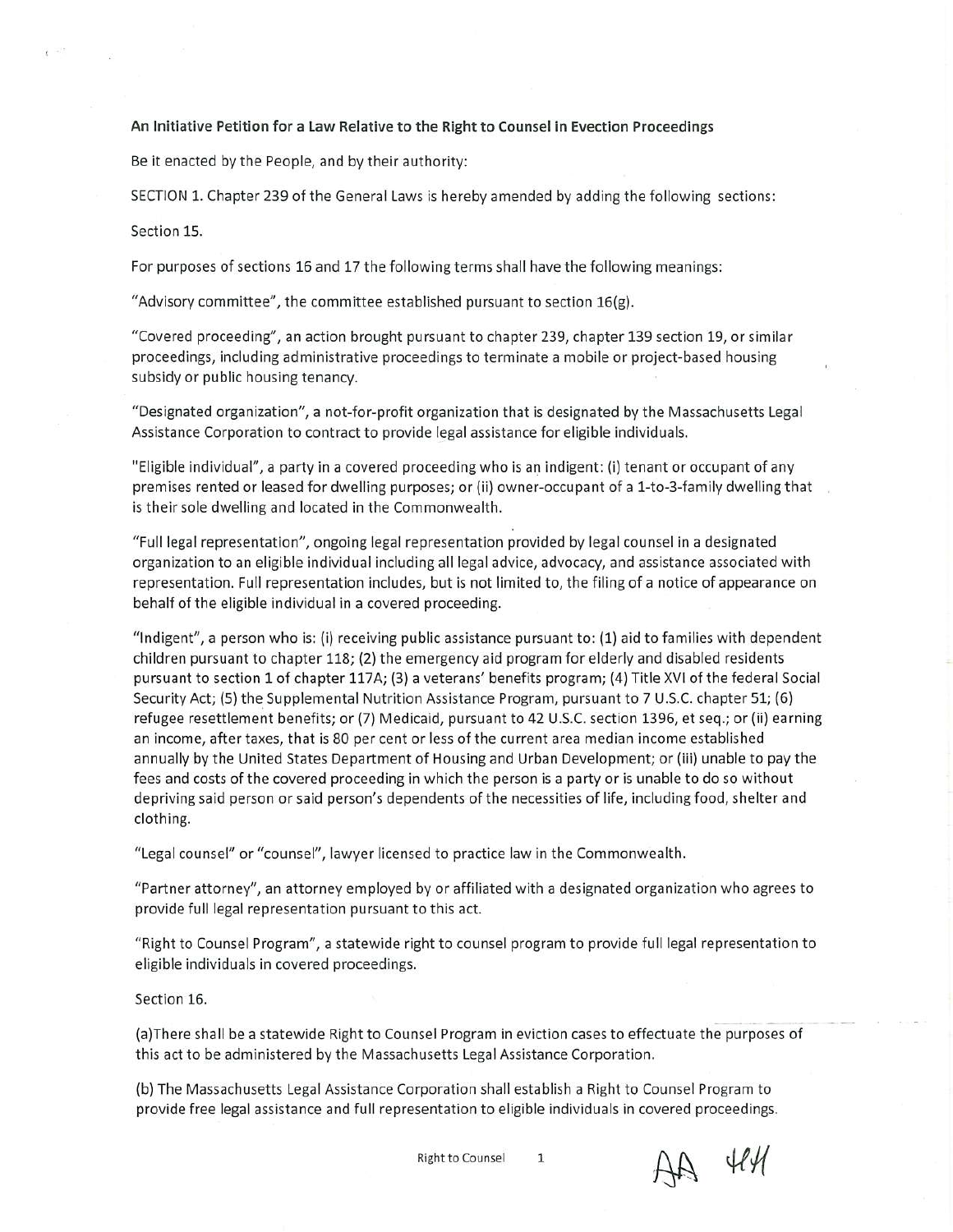(c) The Massachusetts Legal Assistance Corporation shall issue <sup>a</sup> request for proposal through <sup>a</sup> public notice for qualified organizations to submit proposals to become designated organizations. The notice must delineate an open and transparent process for approving requests with input from the advisory committee. All organizations seeking to become designated organizations must identify the geographic area in which they shall represent eligible individuals. A designated organization may contract with partner attorneys to provide legal assistance.

(d) Designated organizations shall: (i) have substantial expertise in housing law and landlord and tenant law and substantial experience furnishing free legal assistance to eligible individuals; (ii) have <sup>a</sup> demonstrated track record of serving the low-income community, (ii) identify the geographic area in which they shall provide legal representation; (iii) have <sup>a</sup> plan to reach and provide legal representation to income eligible persons with limited English proficiency; (iv) provide appropriate supervision and training; (v) incorporate paralegals, legal interns or law students, where possible, to be supervised by legal counsel and (vi) satisfy other criteria established the Massachusetts Legal Assistance Corporation with input from the advisory committee. Nothing herein shall interfere with any legal counsel carrying out their professional responsibilities to their clients as established in the canons of ethics and the code of professional responsibility adopted by the supreme judicial court.

(e) The Massachusetts Legal Assistance Corporation shall issue <sup>a</sup> request for proposal for <sup>a</sup> qualified legal aid organization to coordinate representation of eligible tenants statewide and <sup>a</sup> request for proposal for <sup>a</sup> qualified legal aid organization to coordinate representation of eligible owner-occupants. Such organizations shall provide programmatic support and programmatic advocacy in addition to convening statewide trainings and forums for cross-training of attorneys in order to effectuate the purpose of this act.

(f) The Massachusetts Legal Assistance Corporation shall be responsible for exercising oversight, implementing fiscal controls, and for all data collection, deliverables, and ongoing programmatic evaluation.

(g) The Massachusetts Legal Assistance Corporation shall appoint an advisory committee with fifteen members from diverse regions of the Commonwealth that includes, but is not limited to, low-income tenants, low-income owner-occupants, non-profit community-based organizations, statewide advocacy organizations, and municipal officials. Each member shall have <sup>a</sup> demonstrated commitment to homelessness prevention and housing stability. The advisory committee shall advise on matters and policies affecting the Right to Counsel Program and shall be convened by the Massachusetts Legal Assistance Corporation on <sup>a</sup> regular basis, but no less than twice a year.

## Section 17.

 $227 - 11$ 

8

(a) The Massachusetts Legal Assistance Corporation shall submit, with input from the advisory committee, and with the approval of the Chief Justice of the Supreme Judicial Court, <sup>a</sup> form that shall be used to notify individuals of their potential eligibility for a right to legal counsel in covered proceedings. The supreme judicial court shall consider adopting other forms recommended by the Massachusetts Legal Assistance Corporation, with input from the advisory committee, as needed.

(b) Lessors must include or attach the form approved by the supreme judicial court to the notice to quit and summons and complaint for covered proceedings. The trial court shall be advised to notify lessors about the required form and lessors' potential eligibility for legal counsel pursuant to this act. The trial court shall be advised to post the form on its website.

(c) If an eligible tenant, occupant or owner-occupant did not receive the approved form required pursuant to this section or legal counsel does not have sufficient time to file responsive pleadings, there